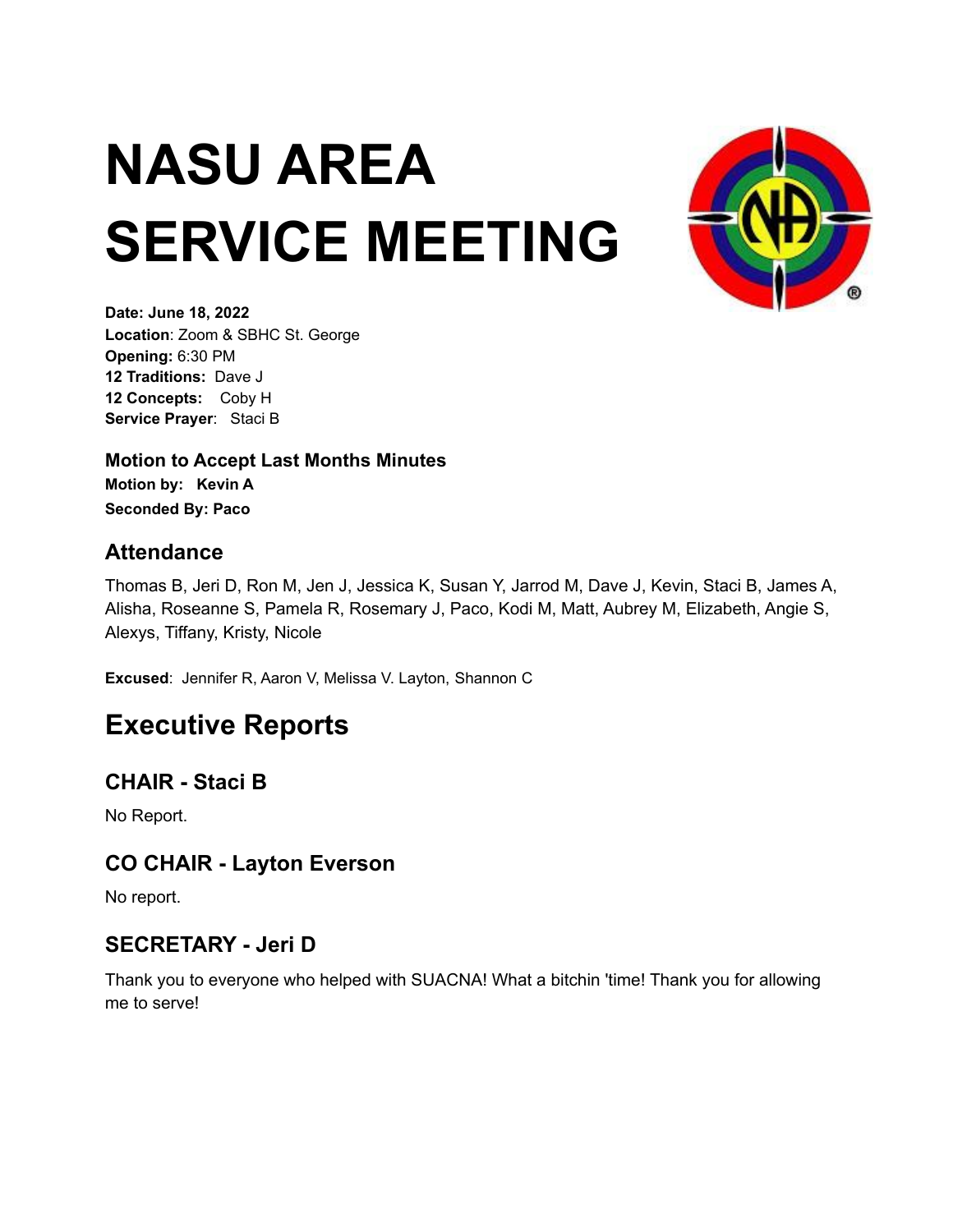### **TREASURER'S REPORT - Thomas B / Kevin**

Good evening ASC, with the last minute change of doing area on zoom Kevin and I did not meet up this afternoon. I hope that all those that got sick at the Convention have a speedy recovery. For those that have area donations those can be made on Venmo at NA Southernutah @virtual-basket. Or you can bring them next month. I believe it is important that our treasure report be done with Kevin and myself so we are going to combine this month and last month when we do our report on July 9th. I feel that as the treasure it is my responsibility to make sure that the co-treasurer is up to speed on everything to the best of my ability. Thanks for allowing me to serve. Thomas B and Kevin K



### **RCM REPORT - Shannon C/Patrick**

Hello NASU,

Please excuse me from ASC tonight, I am sick and need to rest physically and mentally.

There is nothing much to report this month, as I gave all the new information last month. The next regional committee meeting will be at 11:00 am (NV) and at Noon (UT) on July 17th, in person at the Riverside Casino in Laughlin, NV, and also on Zoom. We will be voting on the nominees for regional positions at this meeting, and anyone is welcome to attend.

ZOOM info: ID: 834-3170-8758 / PW: 631865 Thanks for allowing me to serve, Shannon C.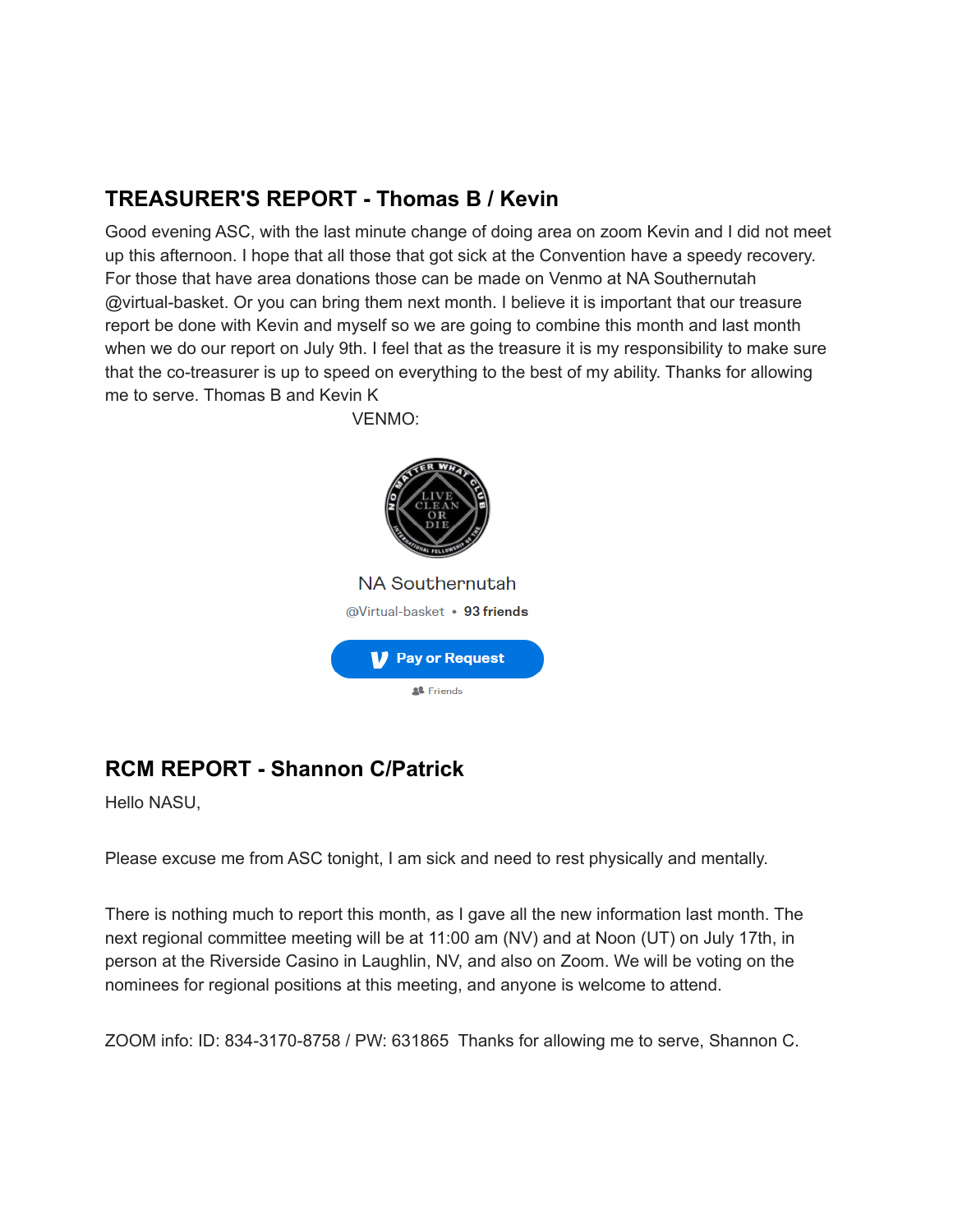### **ENTERTAINMENT -Layton E**

Hello ASC,

Area Entertainment had a committee meeting on June 11th to complete planning of our "Day In The Park" Event. This event will be held on July 9th at the JC Snow Park. A flier is attached to be distributed with the minutes. Please announce the event in your home groups. We are planning another event for August 27th. This will be playing volleyball and serving Ice Cream and popsicles. We will be requesting money so we can reserve the Volleyball courts as soon as possible. All of our events are planned with the primary purpose: To carry the message of recovery to the addict who still suffers. The committee is also working hard to plan our yearly campout. More details coming soon.

I will be putting in a 3 motions today:

1. Motion: Reimburse Layton for \$50 used to reserve the JC Snow park for the "Day In The Park" event.

Intent: NA is self supporting.

2. Motion: Provide the committee with \$199 from ASC to buy water balloons and food for the "Day In The Park" event.

Intent: Carry a message of recovery by providing a free event to addicts in the fellowship. 3. Motion: Provide the committee with \$50 from ASC to reserve volleyball courts for our next event, August 27th.

Intent: NA is self supporting

#### **H&I - Emma M.**

Addict Nicole, co-chair of H & I

H and I met Friday, June 17th. We have been holding orientation for people who are interested in H & I at 5:30 p.m. at the Southwest Center in room 208. This is to ensure that we are going over do's and don'ts and guidelines so the strongest message is carried. PR passed on a new facility in Cedar so there will be a new panel leader needed as soon as possible. It is called mountain springs and it's for 14 to 18 year old male and females with substance abuse, eating disorders and abuse. We're also reaching out to the Kanab jail and hopefully get started going there soon. As the co-chair, I have reached out to all the facilities we are going into and heard positive feedback.

Thanks for letting me serve. Addict Nicole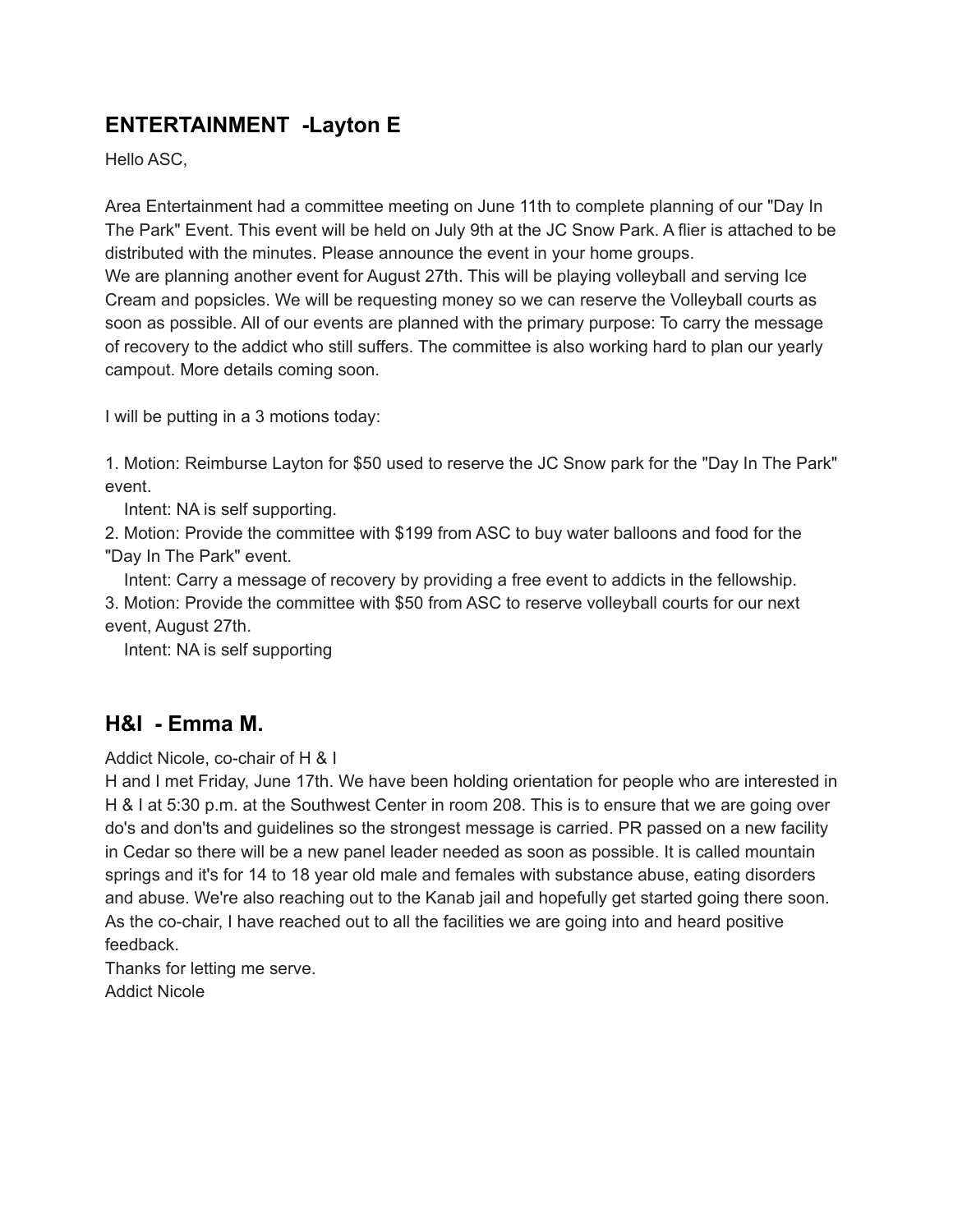### **PR Report – Jen J**

Good evening,

PR met on zoom on Wednesday. I was not in attendance but have a few things to report.

I am working with Thomas to get the phone line changed over.

PR will be putting in a motion for a gas receipt for \$75.01 for outreach and a rack is \$18.01.

For some reason the cost of the meetings list continues to rise. The meeting lists have gone up around \$85 per month. We will be discussing this issue at our next business meeting to come up with possible solutions.

PR members went to Cedar this past week to meet with a facility that is interested in NA and having H&I come in. The info was passed on to H&I.

Thanks for allowing me to serve.

### **SUACNA 14 - Aaron V**

 $\circ$ 

Howdy Area Family, SUACNA 14 was a huge success. There were very few problems and the ones we had were quickly and efficiently taken care of by my amazing committee. I feel very bad about those that got sick or contracted Covid 19 and I've been praying they have a speedy recovery.

Our final SUACNA 14 meeting will be 6/26/22 being how tomorrow is Father's Day. Then elections for SUACNA 15 will be held at a future date and I will let you all know!! I'm sorry I can't attend area tonight. My wife is sick and I've been exposed to Covid so I'm following CDC guidelines and quarantining at home.

Thank you for allowing me to serve Aaron V. Bank balance added by secretary: \$31,040.94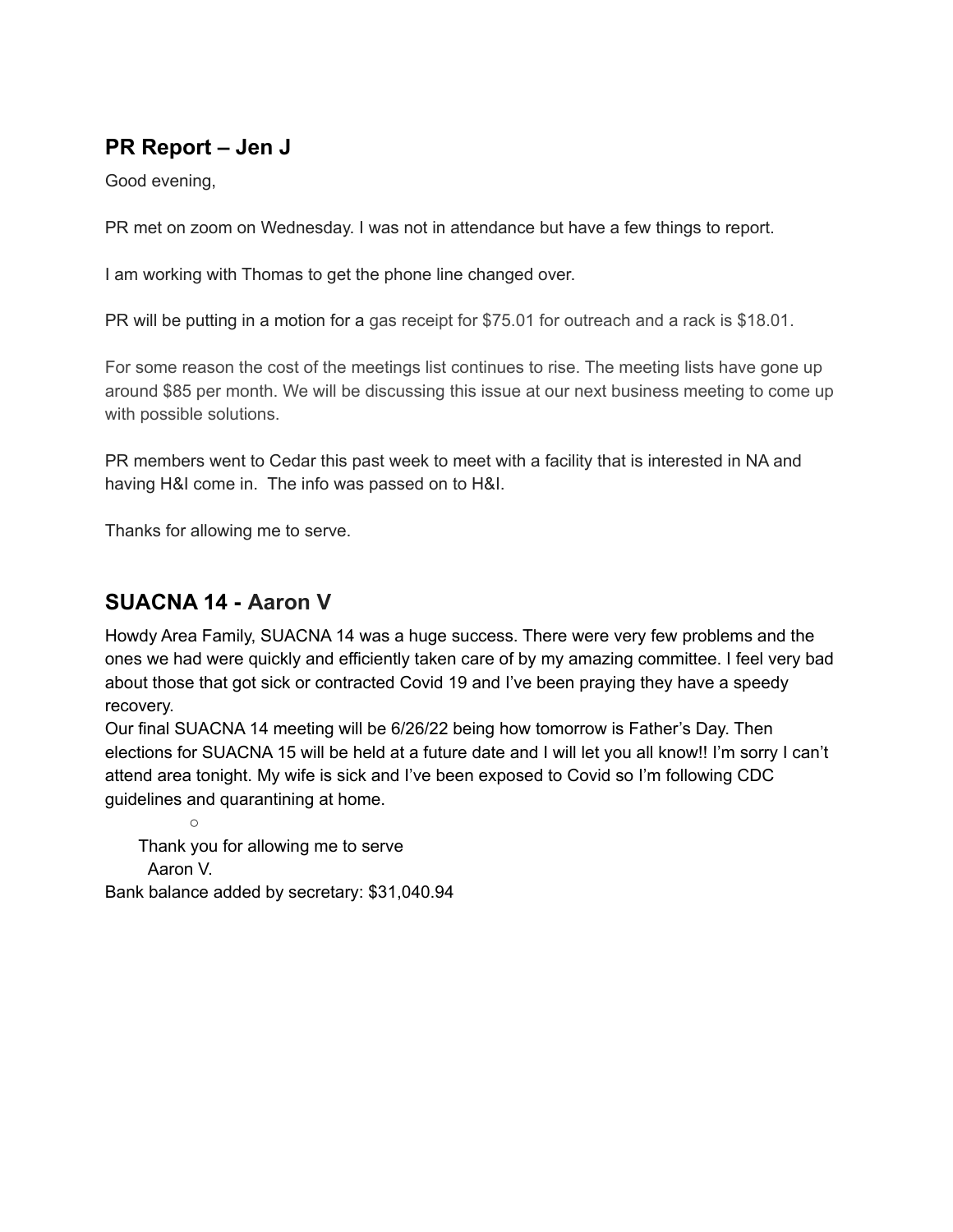### **CCGC - Coby H**

Hello NA family! CCGC met on Friday June 17th and planned events for next month and for August! We discussed how the campfire meeting went- I was unable to attend but heard it was awesome! We had 15 to 20 in attendance! We used all \$65 we motioned for- \$35 to rent the pavilion and \$30 for s'mores! By observing the 7th tradition we collected \$33, which was given to the Area treasurer! CCGC had 4 show up to support the Speaker Jam SUACNA fundraiser as well! Our upcoming events are another campfire meeting Tuesday, July 12th at 3peaks, which we will motion for \$40 to pay for a campsite and more s'mores. We will start at 8:30 with fellowshipping and s'mores, then start the meeting at 9pm! The August event will be a campout on August 27th to the 28th! It will also be at 3 Peaks! I still have to reserve the pavilion and will do so this week if it's available! We'll have more details next Area! For the campout we are motioning for our \$275 campout budget to pay for the pavilion that includes campsites and for meat for dinner and for breakfast! Also, CCGC needs some support! Our next business meeting will be on Friday July 8th at 7pm in the small room at the KKCB! Thank you for letting me serve!!

### **LITERATURE - Alexys P.**

Hey family, my name is Alexys and I am an addict. So far this month literature hasn't collected anything, however, we were able to fulfill most of the groups orders and I have them so please contact me so we can get the groups their orders for the meetings. We were short on 1 year coins, I did order them but they did not come in on time, we are also ordering more basic text we ran out, a lot more were requested than usual but I should have more in the coming weeks. I want to thank everyone that helped me out and was of service. We are grateful to be of service and to be able to help the fellowship. Also literature needs more ziplock bags. I would like to put in a motion not to exceed 25 dollars for more ziplock bags. Thank you

### **POLICY COMMITTEE - Dave J**

The committee met once this month. We are assisting the H+I Committee in developing their Orientation Guidelines. We expect to finish that at our next meeting. We will then resume revising Area Guidelines. Our next meeting will be Tuesday, June 28<sup>th</sup> at 6:30 on Zoom. Meeting ID is 836 605 8764. Password is namaste. In service, Dave J, Policy Chair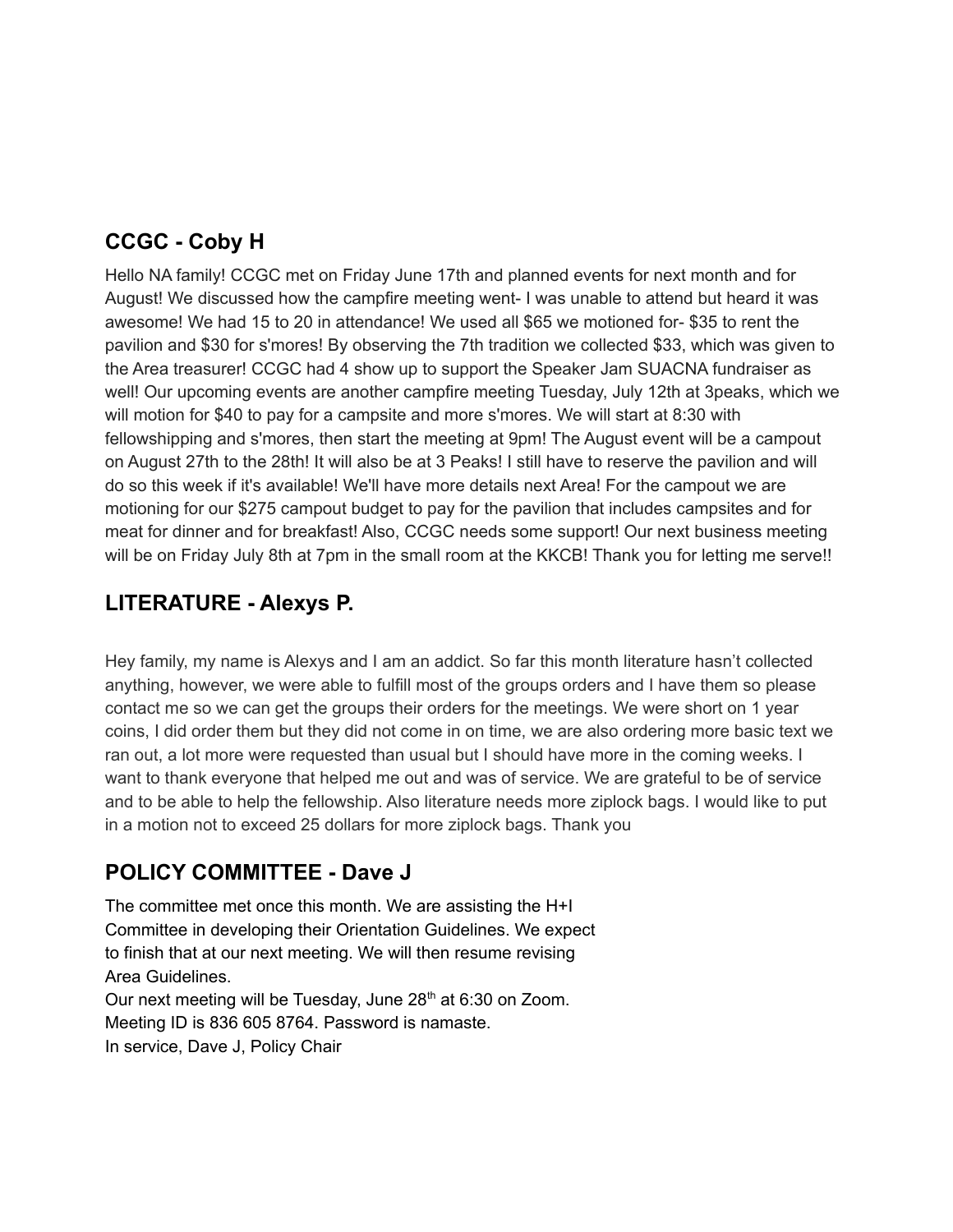# **GSR Reports**

| Group/<br><b>GSR</b>                                      | <b>Avg Atd</b> | <b>NC</b>      | <b>Donation</b> | <b>Comments</b>                                                                                                                                                                                                                                                                                                                                                                    |
|-----------------------------------------------------------|----------------|----------------|-----------------|------------------------------------------------------------------------------------------------------------------------------------------------------------------------------------------------------------------------------------------------------------------------------------------------------------------------------------------------------------------------------------|
| <b>Basic Text Study</b><br>(Cedar)<br><b>Thomas B</b>     | 15             | $\overline{2}$ | \$0             | Meeting is self supporting. Most of our attendance is<br>from a treatment center, otherwise the meeting is<br>really small. So we are happy they are able to attend.                                                                                                                                                                                                               |
| <b>Bridging The Gap</b><br>Paco                           |                |                |                 | For the month of May we had 1 newcomer no Area<br>donation all home group positions are filled we<br>moved to the smaller room now and we are fully self<br>supporting thank you for allowing me to serve                                                                                                                                                                          |
| <b>Circle of Hope</b><br><b>Angie S - Temp</b>            | 35             | 0              | \$60            | Currently in need of a GSR Angie S. covering until we find<br>one. We meet at 8pm on Mondays at Bluez Katz. Doors<br>open at 7 for food, coffee, and fellowship: )                                                                                                                                                                                                                 |
| <b>Circle of Sisters</b><br><b>Megan S</b>                | 8              | 0              |                 | Saturday morning<br>10am. Women's meeting zoom<br>meeting only ID#. 298435.942 password is: sisters<br>We need an alternate GSR. Sistahs is doing well.<br>However, there is always room for more women<br>attending. Come on  check us out you can even<br>wear your pajamasHeck you don't even have to<br>bathe!!!<br>It's Zoom lovin life and the fellowship of NA,<br>Rosemary |
| <b>Dopeless Hope Fiends</b><br>(Cedar)<br><b>Jarrod M</b> | $20 - 25$      | $1 - 2$        | \$0             | Self supporting I am the new gsr All positions are<br>filled Area donation 0. Meeting is going well. Thanks<br>for allowing me to serve                                                                                                                                                                                                                                            |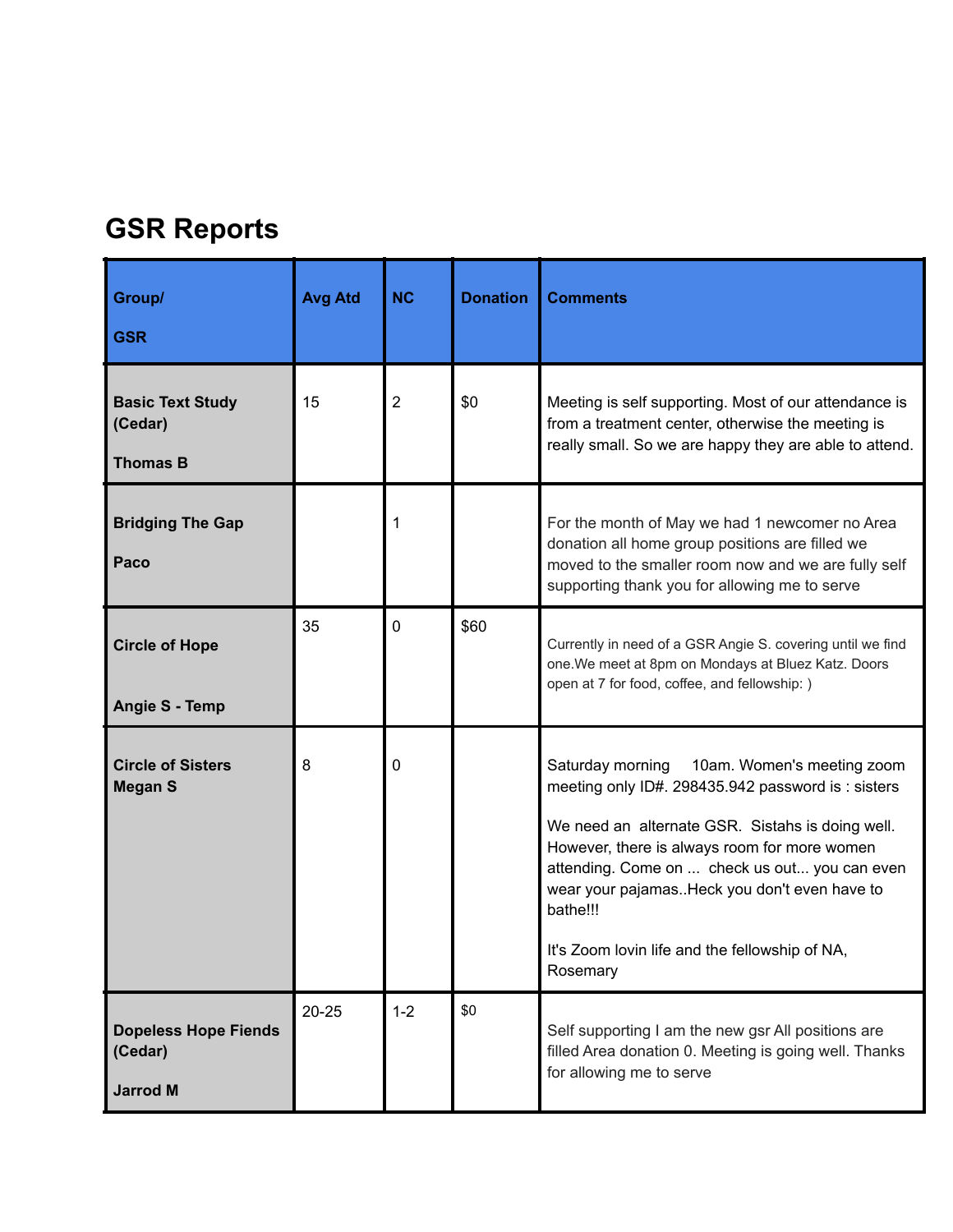| <b>Glimmer of Hope</b><br><b>Coby H</b>                                       | 10        | 3              | \$10 | Hello NA family! The Saturday night Glimmer of Hope<br>meeting had an average attendance of 10, 3<br>newcomers, we are fully self-supporting, and we<br>have a \$10 area donation this month! Thank you for<br>letting me serve!                                                                                                                                                                                                                 |
|-------------------------------------------------------------------------------|-----------|----------------|------|--------------------------------------------------------------------------------------------------------------------------------------------------------------------------------------------------------------------------------------------------------------------------------------------------------------------------------------------------------------------------------------------------------------------------------------------------|
| <b>Hope Dealers</b><br><b>Justin R</b>                                        |           |                |      |                                                                                                                                                                                                                                                                                                                                                                                                                                                  |
| <b>Hold on Pain End</b><br><b>Richfield</b><br><b>Kyle</b>                    |           |                |      |                                                                                                                                                                                                                                                                                                                                                                                                                                                  |
| It Works How & Why<br><b>Cedar City</b><br>GSR:<br>Alt: Jeri D                | $15 - 20$ | $\overline{2}$ | \$0  | We are self supporting. We have a new chair! We<br>need GSR and home group members. Most of our<br>attendance is one of the treatment houses. If they<br>weren't there, we maybe would have 2-3 in<br>attendance.                                                                                                                                                                                                                                |
| <b>Kanab NA Recovery</b><br>Group<br><b>GSR: Lacey H</b><br><b>Alt: Bruce</b> |           |                |      | Hello fellowship from everyone in Kanab!<br>We still have struggling meetings in Kanab.<br>Our meeting are:<br>Tuesday 7pm<br>Friday 7pm<br>Saturday 4pm.<br>The Thursday night has grown secondary to drug<br>court to between 13 to 17.<br>Our monthly numbers are 78, with an average of<br>$4 - 5.$<br>Thursday's average is 15.<br>We passed out:<br>$1 - 18$ mo<br>$1 - 1$ year<br>We have a prudent reserve of \$200<br>Income of \$77.80 |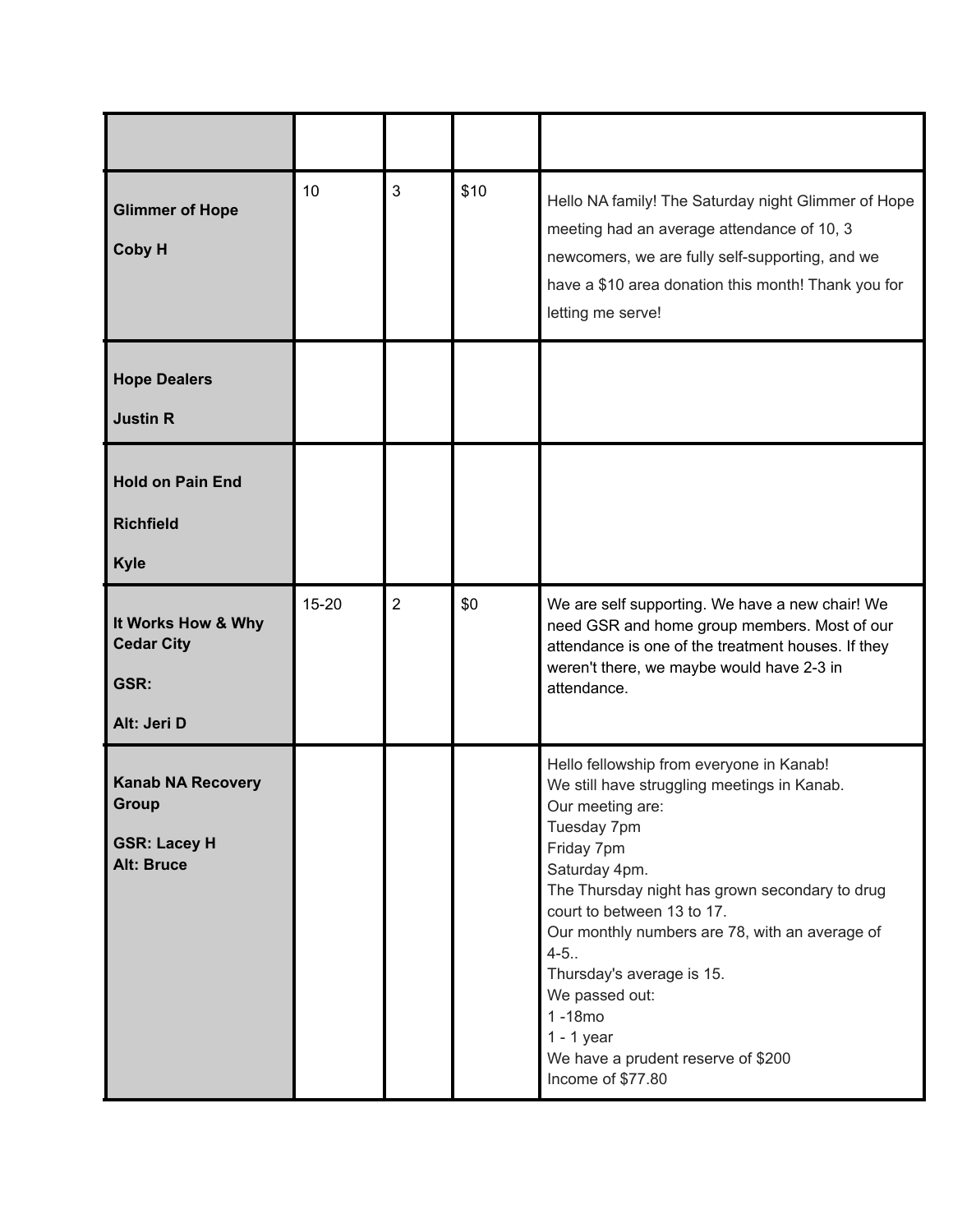|                                                   |       |                |         | Expenses of \$133.40<br>Ending balance of \$225.02<br>We have no area contributions this month.<br>Any support for our meetings would be greatly<br>appreciated! Thanks for letting me serve.<br>Grace G, Kanab                                                         |
|---------------------------------------------------|-------|----------------|---------|-------------------------------------------------------------------------------------------------------------------------------------------------------------------------------------------------------------------------------------------------------------------------|
| <b>KISS Meeting</b><br><b>Alt-GSR: Matt H</b>     | 29    | $\Omega$       |         | We meet every Monday at 6 at the alano club<br>average attendance is 29 we and 0 new comers<br>and we got several new Homegroup members.<br>Area donation is tbd after I purchase literature.<br>We are fully self supporting thank you.                                |
| La Nueva Vida<br><b>GSR: Paco</b>                 |       |                |         | For the month of May no newcomers still same<br>attendance and no Area donation all home<br>group positions are filled and still hosting it every<br>other Sunday I sent the dates to Shannon and<br>we are fully self supporting thank you for<br>allowing me to serve |
| Live & Let Live (Cedar)<br><b>Temp: Ron</b>       | 20    | $\overline{2}$ | \$140   | Fully self supporting. All positions are filled.                                                                                                                                                                                                                        |
| <b>Living Clean (Cedar)</b><br><b>GSR: Alisha</b> | 23    | $\overline{2}$ | \$0     | Hello Na fam. The Wednesday living clean meeting<br>had an average of 23, and 2 new comers. We are<br>fully self supported. Thank you for letting me serve!                                                                                                             |
| <b>Living in the Moment</b><br><b>Mark D</b>      |       |                |         |                                                                                                                                                                                                                                                                         |
| <b>Lost and Found</b><br><b>GSR: Aubrey</b>       | 20-30 | $10+$          | \$25.87 | Hi I'm Aubrey I'm an addict. Lost and found<br>meeting meets on Tuesday nights 7:00pm at the<br>room and the square. The meeting is going well<br>we have given a lot of basic texts away to the                                                                        |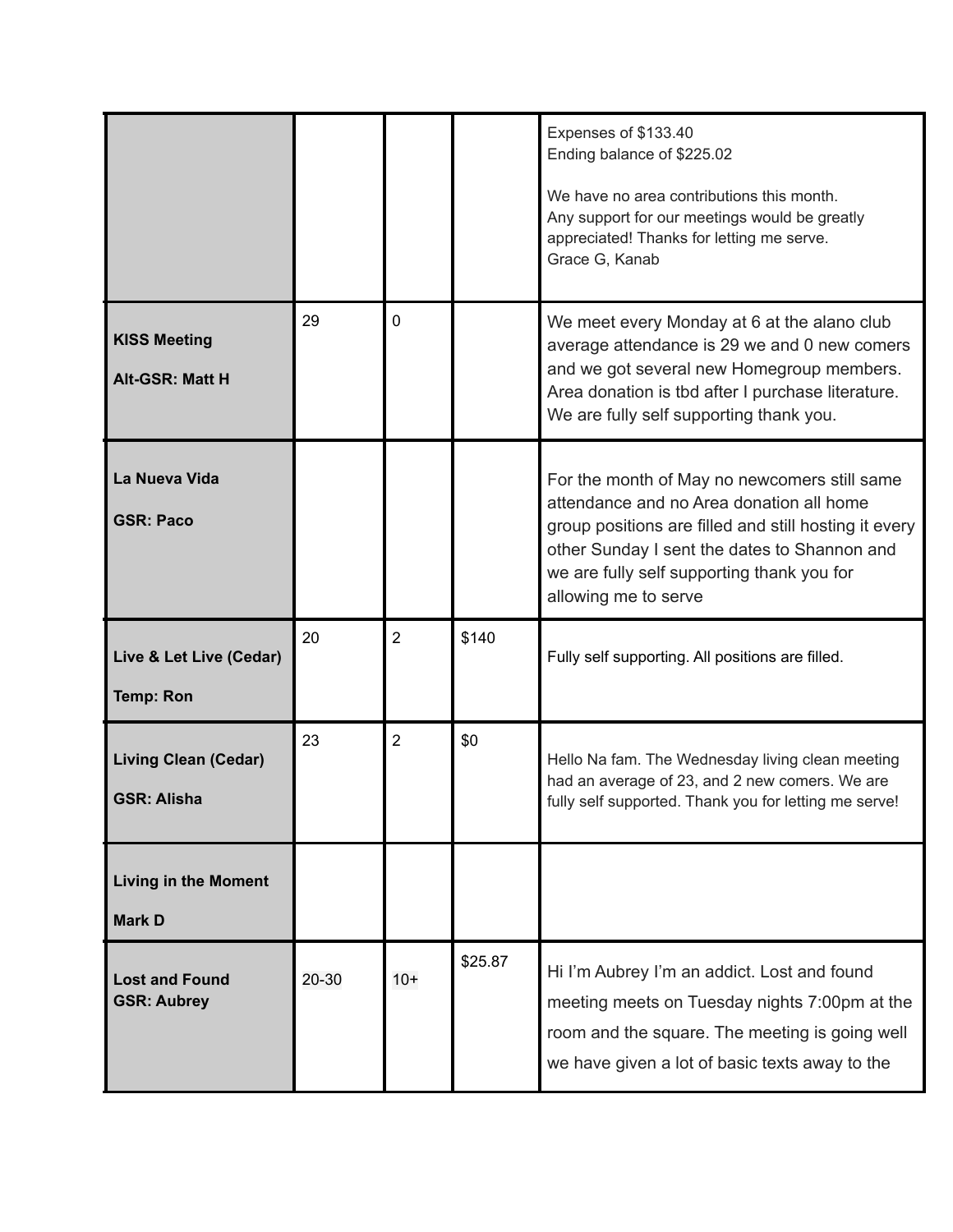|                                                                                     |    |   |       | newcomer. Meeting is self sufficient. We had<br>20-30 in total attendance and 10+ newcomers.<br>Thank you for allowing me to serve.                                                                                                                                                                                           |
|-------------------------------------------------------------------------------------|----|---|-------|-------------------------------------------------------------------------------------------------------------------------------------------------------------------------------------------------------------------------------------------------------------------------------------------------------------------------------|
| <b>Lost Dreams</b><br><b>Awakened</b><br><b>GSR: Kodi M</b><br><b>Alt: Andrew H</b> | 60 | 4 | \$100 | Hi peeps<br>Lost dreams awakens on Sunday nights at 7:30 at<br>the sand town park!! Our meeting has been going<br>very well!! We have had an average attendance of<br>60, 4 newcomers and we are fully self supporting!!<br>We will be making an area donation of 100 dollars!<br>Thanks for letting me be of service Kodi M. |
| <b>Men's Spiritual</b><br><b>Meeting Sunday</b><br><b>James</b>                     | 6  | 1 | \$0   | Time: 10:00 Place: Dixie Alano Club<br>GSR: Dave J<br>Group is self-supporting. Dropoff in attendance<br>possibly due to conflict with the convention.                                                                                                                                                                        |
| <b>Mesquite Misfits</b><br><b>GSR: Phil</b>                                         |    |   |       |                                                                                                                                                                                                                                                                                                                               |
| <b>NA Humpday</b><br><b>GSR: Chris S</b><br><b>ALT: Elizabeth</b>                   |    |   |       |                                                                                                                                                                                                                                                                                                                               |
| <b>Newcomer's Meeting</b><br><b>Tiffany</b><br>G                                    |    |   |       |                                                                                                                                                                                                                                                                                                                               |
| <b>NA Rox (Formally</b><br>known as the nooner)<br><b>Ashley B</b><br>Jerry C       |    |   |       |                                                                                                                                                                                                                                                                                                                               |
| <b>Saturday Men's</b>                                                               | 15 | 4 | \$0   | Group: Sunday mens spiritual<br>Gsr: Kaden S                                                                                                                                                                                                                                                                                  |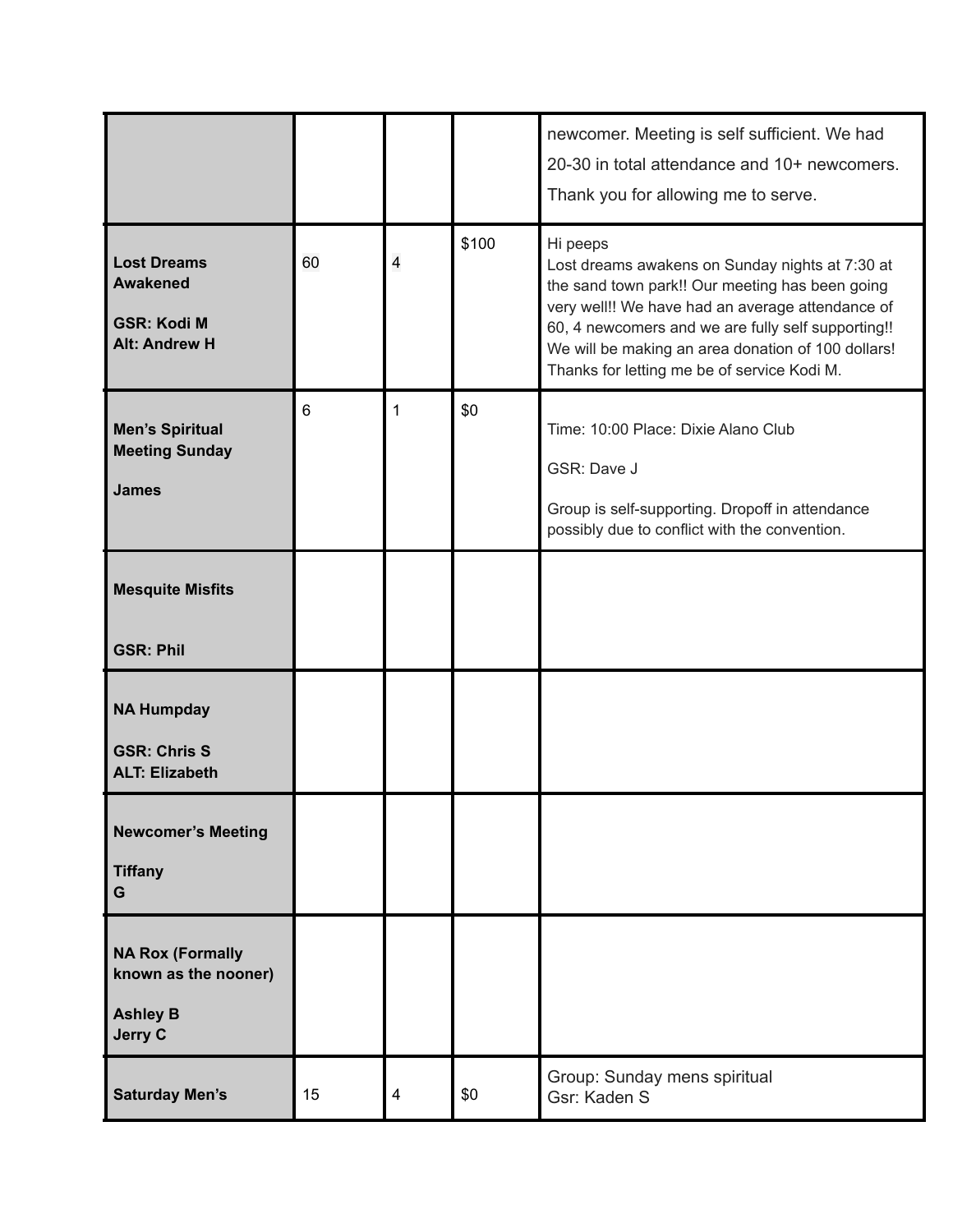| <b>Meeting</b><br>Dave J                                                              |    |             |      | Average attendance: 15<br>Newcomers: 4<br>Area donation: 0<br>Report: self supporting meeting. Meeting has<br>been growing. New GSR Kaden.                                                                                                                                                                                                                                                                                                                                                                                                                                              |
|---------------------------------------------------------------------------------------|----|-------------|------|-----------------------------------------------------------------------------------------------------------------------------------------------------------------------------------------------------------------------------------------------------------------------------------------------------------------------------------------------------------------------------------------------------------------------------------------------------------------------------------------------------------------------------------------------------------------------------------------|
| <b>Staying Alive (Salina)</b>                                                         |    |             |      |                                                                                                                                                                                                                                                                                                                                                                                                                                                                                                                                                                                         |
| <b>Sunday Night</b><br><b>Candlelight</b><br><b>GSR: Steve</b><br><b>Alt: Kevin A</b> | 50 | 1           | \$60 | Fully self supporting. We do have an area donation of<br>\$60 but may have to wait.                                                                                                                                                                                                                                                                                                                                                                                                                                                                                                     |
| <b>TNT</b><br><b>GSR Crystal</b>                                                      |    |             |      |                                                                                                                                                                                                                                                                                                                                                                                                                                                                                                                                                                                         |
| We Unite on Tuesday<br><b>Night</b><br><b>GSR: Jennifer R</b><br>Alt: Amanda          | 14 | $\mathbf 0$ | \$0  | We are fully self-supporting and all positions are<br>filled. Sorry for our absence, we are all out of town<br>here is our report. Thank you for letting me be of<br>service.                                                                                                                                                                                                                                                                                                                                                                                                           |
| <b>Welcome Home</b><br><b>GSR: Alexys P</b>                                           | 7  | 0           | \$0  | Hey fam, Alexys, addict. I'm the GSR for the<br>welcome home meeting of Narcotics Anonymous. our<br>group meets at the Alano club every Wednesday at<br>12 pm. Our meetings are an open discussion format<br>with a speaker on the last Wednesday of the month.<br>We had 1 newcomer this month. The average<br>attendance of the meeting is around 7 people. We<br>are fully self supporting. This month we have no area<br>donation. This is a great meeting. We invite you all to<br>come join us and support each other in our recovery.<br>Thank you for letting me be of service. |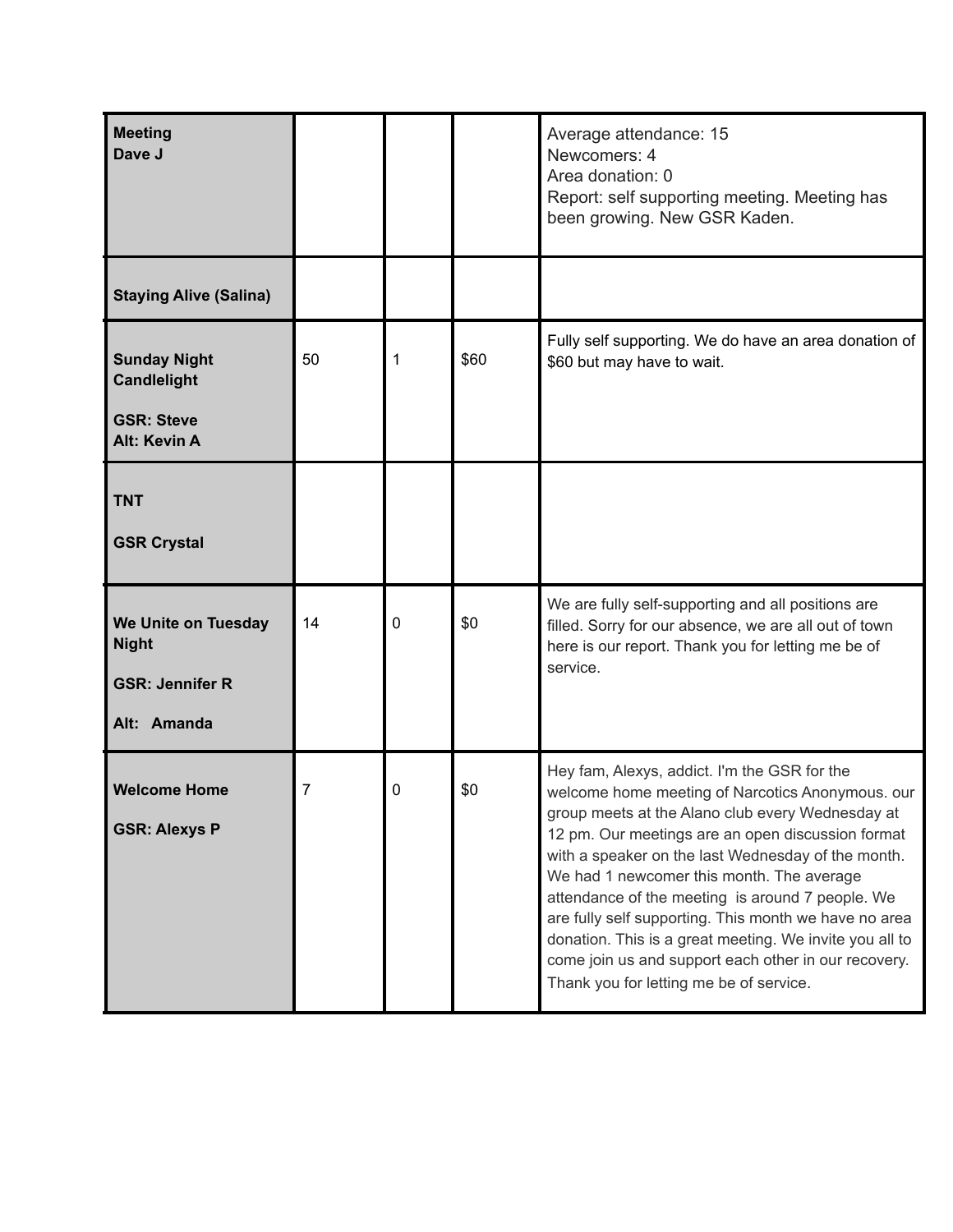| Women's Haven of<br>Hope (Cedar) | $8 - 13$ | -3 | \$0 | Self supporting Area donation \$0                                                   |
|----------------------------------|----------|----|-----|-------------------------------------------------------------------------------------|
| <b>Susan Y</b>                   |          |    |     | We could really use some women with clean<br>time. Thanks for allowing me to serve. |

# **TOTAL AREA DONATION: \$140 in cash \$272.66 in Venmo Total donations: \$412.66**

**Total in bank \$ 12,549.23**

### **Break**

**Break Time: 7:20 10 minutes be back 7:30 Motioned by: Dave J Seconded by**: **Paco Re-Open: 7:30 GSR COUNT: 17**

# **Open Forum**

**Start Open Forum: Time: 7:30 Length: 15 minutes**

**Motioned by: Ron M Seconded by: Kevin A**

**Motion for additional time- Seconded by -**

**Motion to close open forum by seconded by**

**Jen J** - to talk about options for meeting lists. 2 Motions to reimburse Kevin K NOTES: the cost has risen to print the meeting lists. Lots of talk about alternative options. Possibly looking at a different place to print them.

**H&I** - to buy books with money from their budget.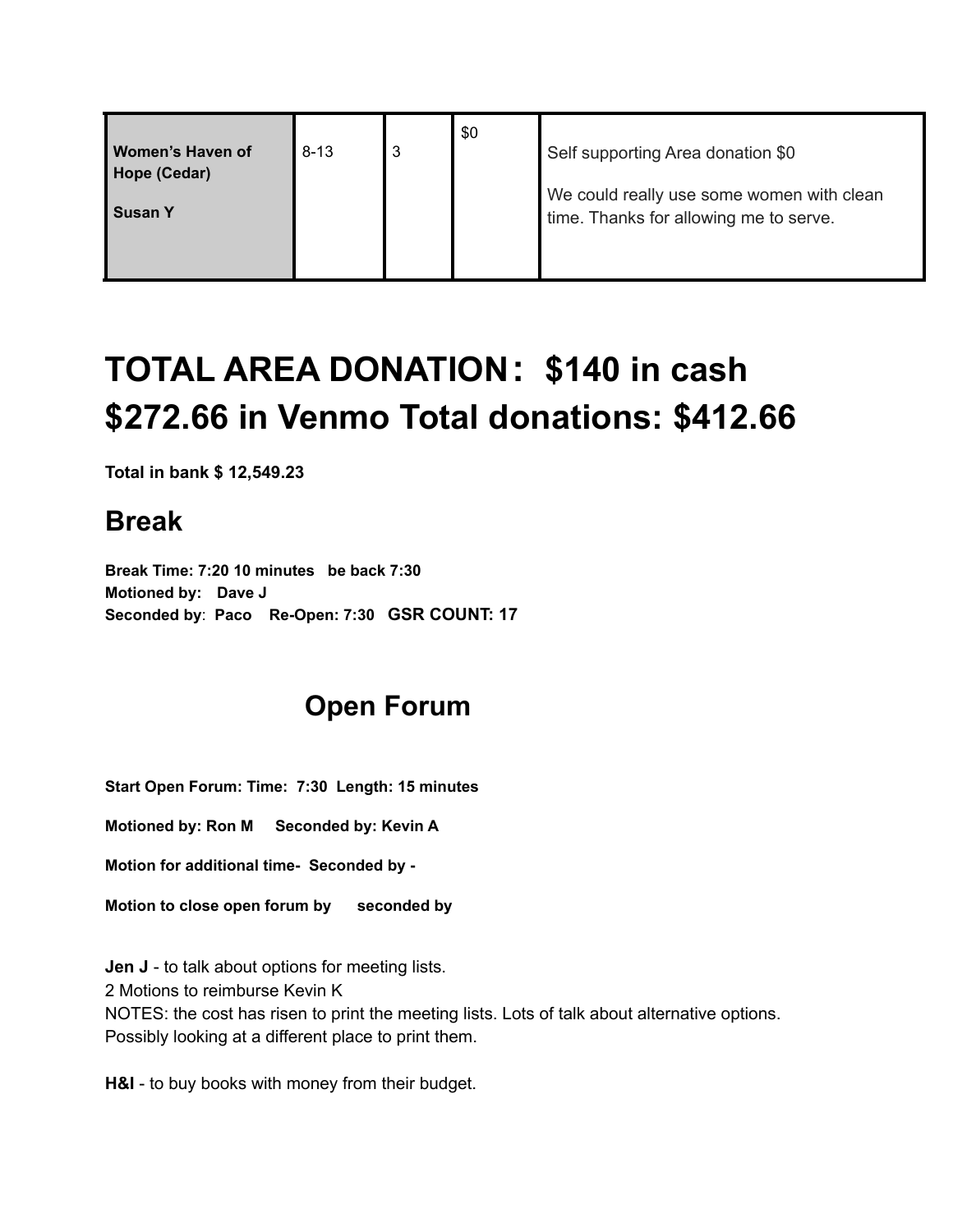**CCGC** Motions - \$40 to rent a campsite for the July 12th campfire meeting and to buy more s'mores.

Other motion for \$275 to buy meat and food for the campout and to rent the pavilion for the campout on August 27 & 28th. Some people will be there on Friday. The members that want to go on Friday will pay for their own site via the donation box on site at 3 peaks in Enoch. This is also the same date as an entertainment event, the volleyball event.

Aubrey: They didn't know about this event. They have a newer secretary. They may have an emergency meeting to further discuss this.

**Literature** - Need to purchase zip lock baggies to keep serving up that HOPE!

In regards to the laptop… Kevin said that a member is willing to donate one.

# **Old Business**

**Motion 5/22-2 Policy Budget Maker: Dave J Second: Aubrey Motion: To approve a budget of \$300.00 for the policy committee breakdown: \$240 Cloud storage TBD \$60.00 Printing Supplies & incidentals Intent: To cover committee expense RESOLUTION - 17/0/0 motion passes**

**Motion 5/22-3 Policy Committee Maker: Dave J Second: Aubrey Motion: In article VII Section 1 Part a requirements (1) "Change suggested minimum clean time from 2 yrs to 3 yrs for Area Chairperson. Intent: The area has grown significantly since the guidelines were written and the position should have an individual with more experience to handle the increased responsibility. RESOLUTION: 14/4/0 motion passes**

**Motion 5/22-4 Policy Committee Maker: Dave J Second: Aubrey** Motion In article VII Section 1 Part a and number (5) to read that 'This is a 2 year commitment'.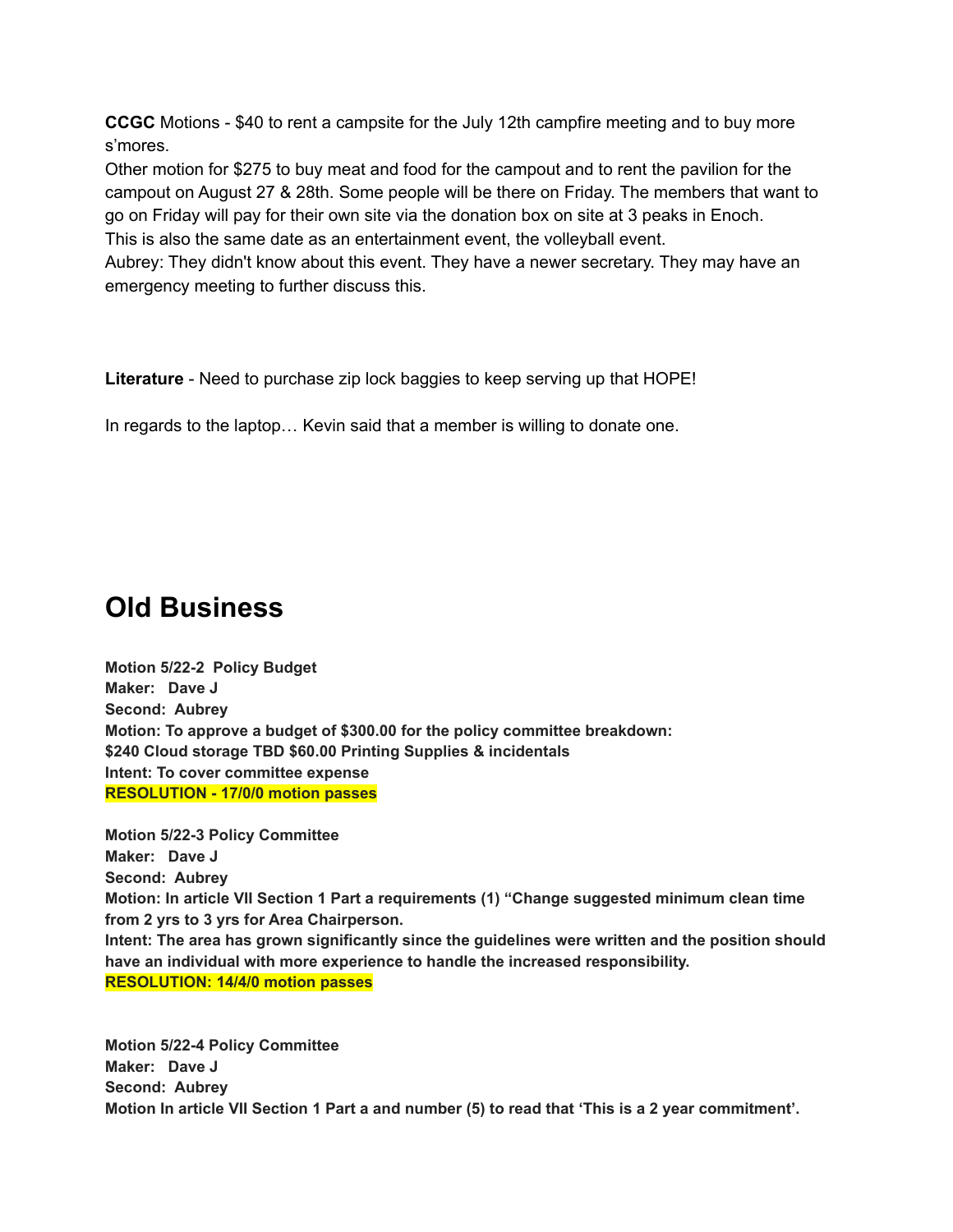Intent: This is for the area chairperson. This will allow a greater amount of time to get acclimated to **the position.**

**RESOLUTION: 14/4/0 motion passes**

**Motion 5/22-5 Policy Committee Maker: Dave J Second: Aubrey Motion:In article VII section 2 part a requirements (1) change the suggested minimum clean time from 1 yr to 3 yrs for area vice chair** Intent: Intent is the same as in motion 1 with the addition that should the chair step down for any **reason there will be an equally experienced person to replace them. RESOLUTION: 11/6/0 motion fails - per guidelines**

**Motion 5/22-6 Policy Committee Maker: Dave J Second: Aubrey Motion:In article VII section 2 part a add (5) to read that 'This is a 2 year commitment'.** Intent: This is for area vice chair. This will allow a greater amount of time to get acclimated to the **position.**

**RESOLUTION: 12/3/0 motion passes**

**Motion 5/22-7 Area Entertainment Budget Maker: Layton Second: Aubrey Motion:To set the Area entertainment budget for \$1600. 5 events planned \$250 each event and \$400 campout Intent: The money to be used will be carrying the message of recovery to the addicts. RESOLUTION: 17/0/0 motion passes**

**Motion 5/22-11 Purchase a laptop for area secretary Maker: Jerry C Second: Tiffany Motion: To purchase a laptop for the area secretary** Intent: To have the tools available for any member to fulfill the position. Motion is not to exceed **\$1200.00 and three bids will be provided next month for the GSRs to vote on. Microsoft office will be included.**

**RESOLUTION: 13/3/1 Motion passes**

### **New Business**

**Motion 6/22-1 Reimburse Kevin K \$75.01 Maker: Jen J Second: Ron M**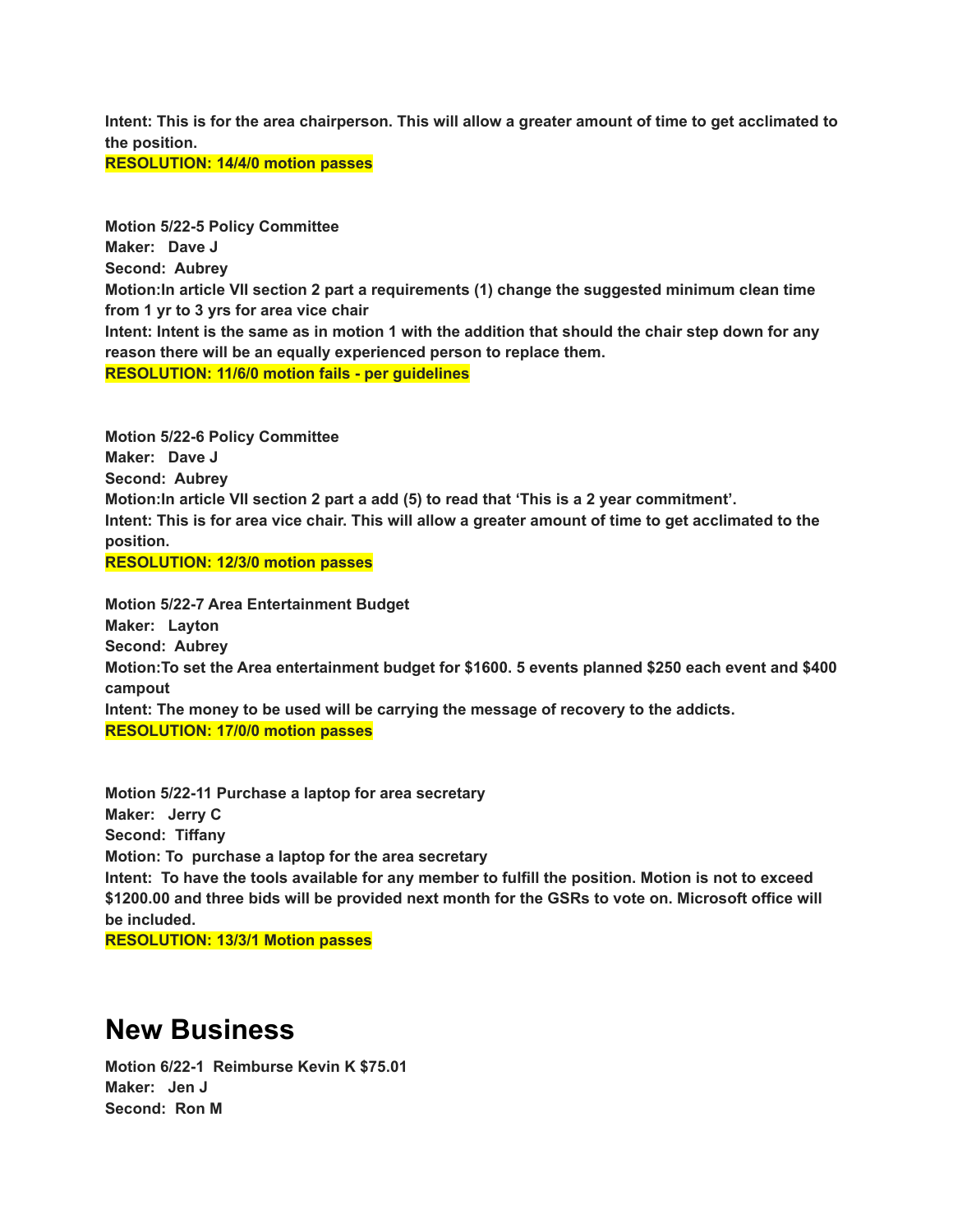**Motion: Gas receipt for outreach Intent: Carry the message RESOLUTION: 17/0/0 Motion Passes**

**Motion 6/22-2 Rack \$18.01 Maker: Jen J Second: Ron M Motion: To buy a rack Intent: Carry the message Reimburse Kevin K RESOLUTION: Table this for next month to get clarification. Need to know where this rack went.**

**Motion 6/22-3 H&I Maker: Matt H Second: Ron M Motion: Buy 5 basic texts & 3 JFTs \$100.15 Intent: To have literature for the facilities we serve RESOLUTION: 17/0/0 Motion Passes**

**Motion 6/22-4 CCGC Maker: Coby H Second: Ron M Motion: \$40 to rent a campsite and buy s'mores campfire meeting July 12th Intent: To carry the message. RESOLUTION: 17/0/0 Motion Passes**

**Motion 6/22-5 CCGC Maker: Coby H Second: Ron M** Motion: \$275 for meat, breakfast and to rent the pavilion . For the campout in August 27th & 28th **Intent: To show the newcomer how to have fun in recovery. RESOLUTION: BACK TO GROUPS**

**Motion 6/22-6 Literature Maker: Alexys P Second: Ron M Motion: To buy ziplock bags Intent: To bag up hope for literature orders. Not to exceed \$25. RESOLUTION: 17/0/0 Motion Passes**

**Motion 6/22-7 PR Maker: Dave J Second: Ron M Motion: To buy a rack and IP's for \$30.88 (Rack hasnt been ordered yet.) for Integrative Psych Intent: To carry the message. RESOLUTION: 17/0/0 Motion Passes**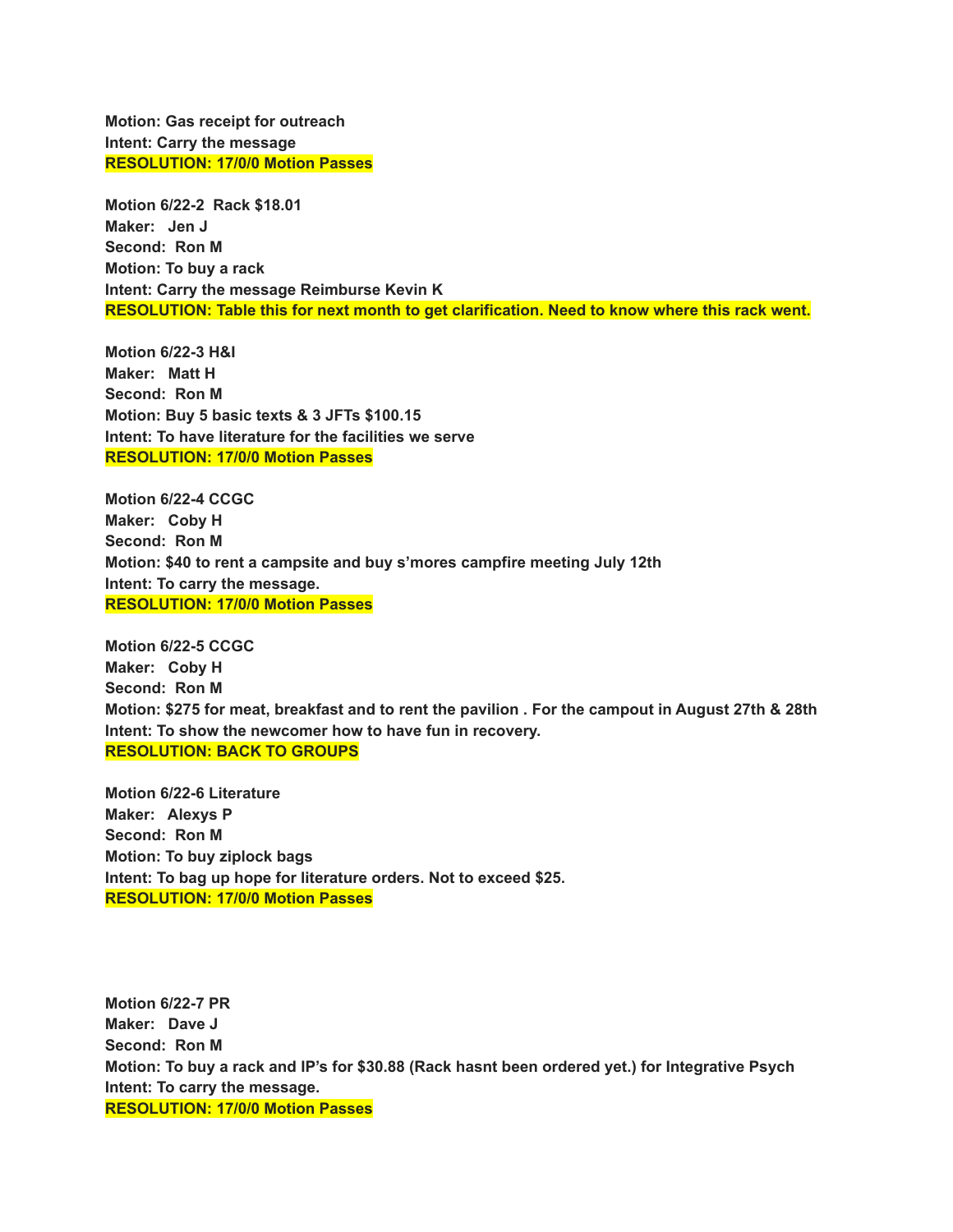**Motion 6/22-8 Area Entertainment Maker: Layton E Second: Ron M** Motion: To reimburse Layton for \$50 used to reserve the JC Snow Park for the "Day In The Park" **July 9th event. Intent: NA is self supporting RESOLUTION: 17/0/0 Motion Passes**

**Motion 6/22-9 Area Entertainment Maker: Layton E Second: Ron M Motion:. Provide the committee with \$199 from ASC to buy water balloons and food for the "Day In The Park" July 9th event. Intent: To carry a message of recovery by providing a free event to addicts in the fellowship RESOLUTION: 17/0/0 Motion Passes**

**Motion 6/22-10 Area Entertainment Maker: Layton E Second: Ron M Motion: Provide the committee with \$50 from ASC to reserve volleyball courts for our next event August 27th. Intent: NA is self supporting RESOLUTION: 17/0/0 Motion Passes**

**Nominations: For Area Entertainment: Aubrey M 14 Passes!**

### **Back To Groups**

**Motion 6/22-5 CCGC Maker: Coby H Second: Ron M** Motion: \$275 for meat, breakfast and to rent the pavilion . For the campout in August 27th & 28th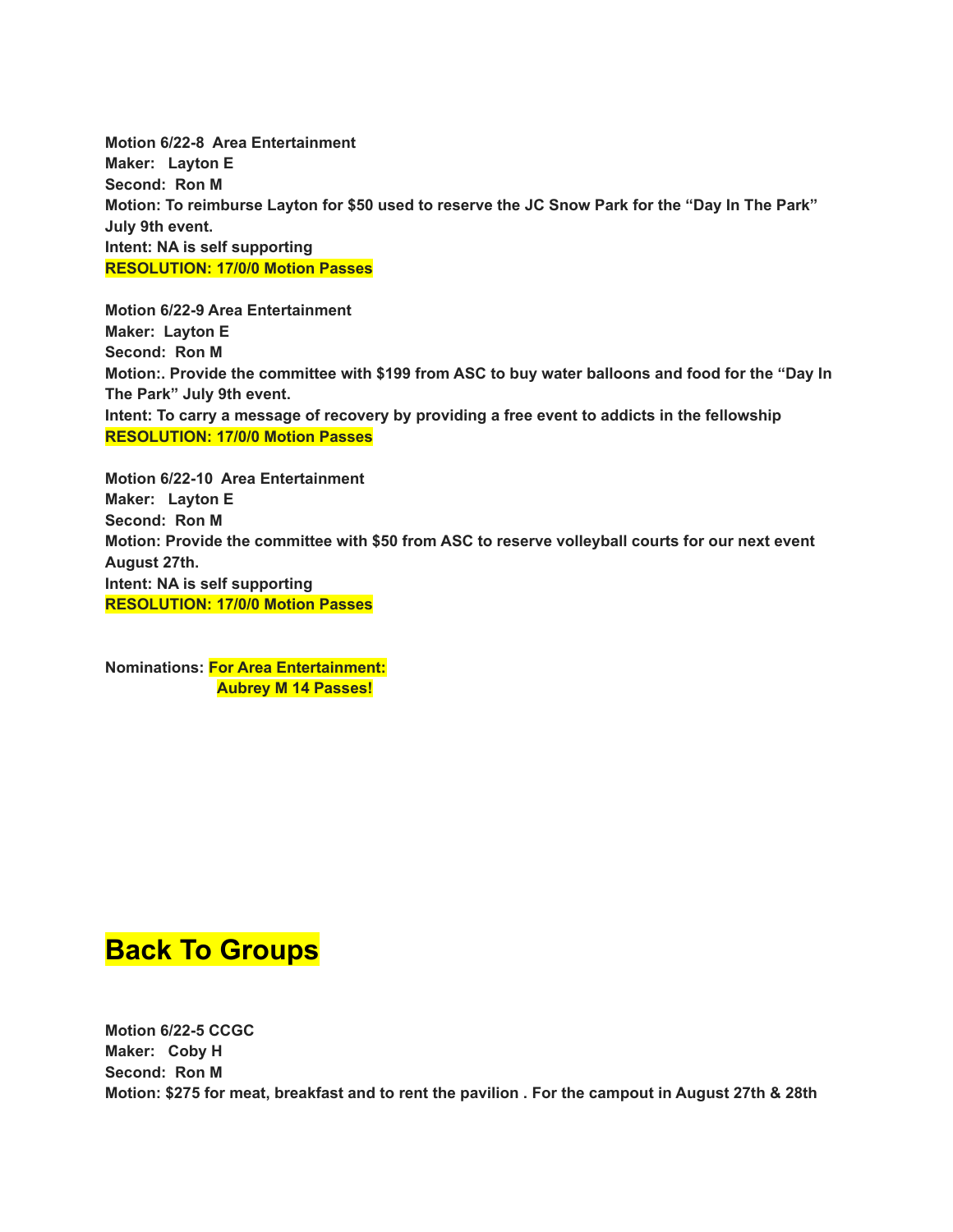**Intent: To show the newcomer how to have fun in recovery. RESOLUTION: BACK TO GROUPS**

## **Nominations**

None.

### **NA Related Announcements for June**

**NEW MEETING**: I LOVE BEAVER Tuesdays 6:30 30w 300N room 4 in the city building

CCGC Campfire meeting July 12th at Three Peaks in Enoch

Campout August 27th - 28th at Three Peaks in Enoch

Area Entertainment Day in the Park July 9th at JC Snow Park (see attached flier)

Area Entertainment Volleyball August 27th volleyball and they will be serving Ice Cream and popsicles.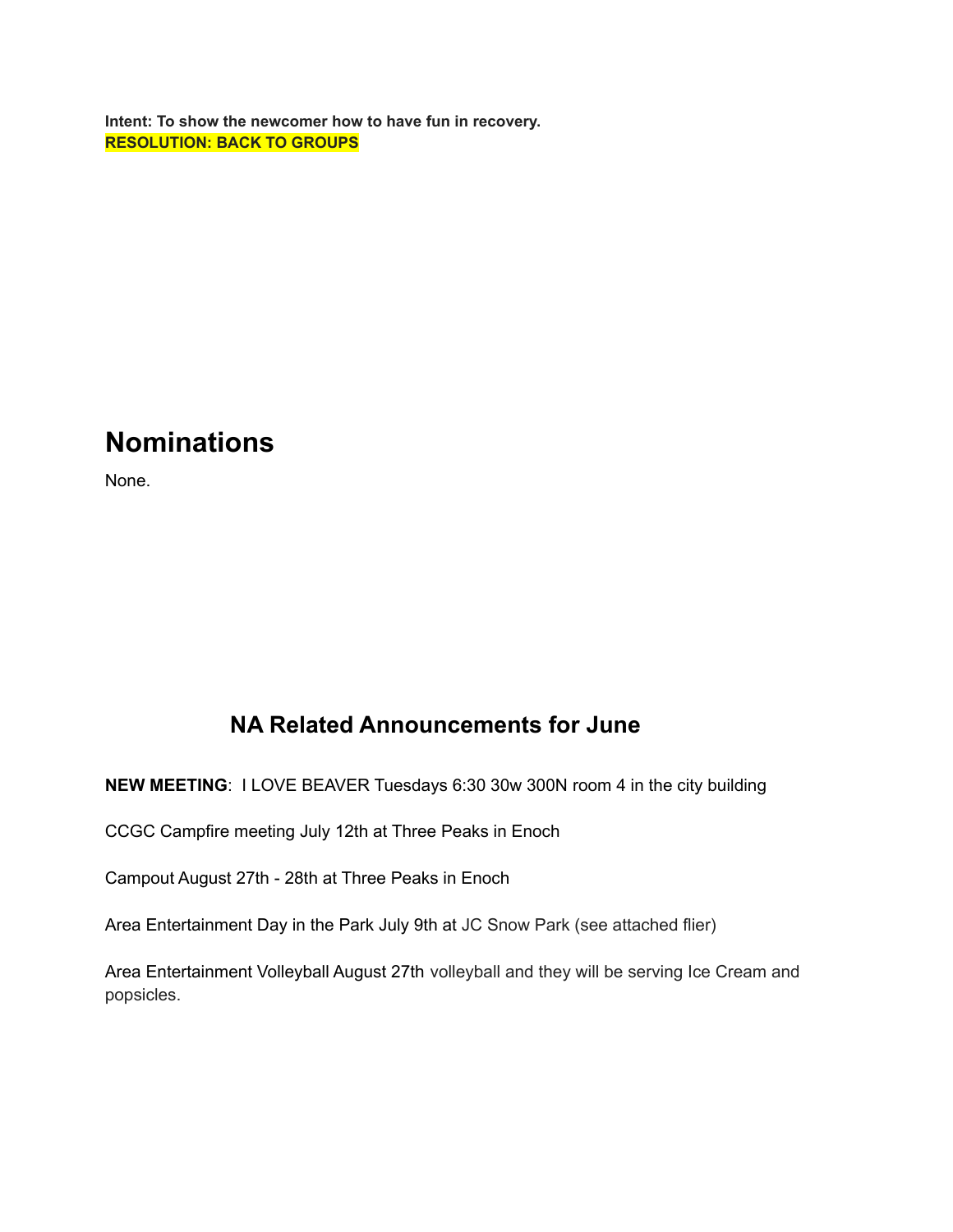# **Current Area Positions to be Filled**

**Alternate [RCM](https://drive.google.com/file/d/1mp5Zfyc-_2gkb6r9o2KZzPpLteAFr3du/view?usp=sharing)**

● OPEN

# **Struggling meetings**

- CCGC needs support next meeting is Friday July 8th at 7pm in the small room at the KKCB
- Womans Haven of Hope in Cedar needs women with clean time to come and show support. Meets Tuesdays at the KKCB 203 Cobble Creek Dr in Cedar City at 5:30 pm in the small room.